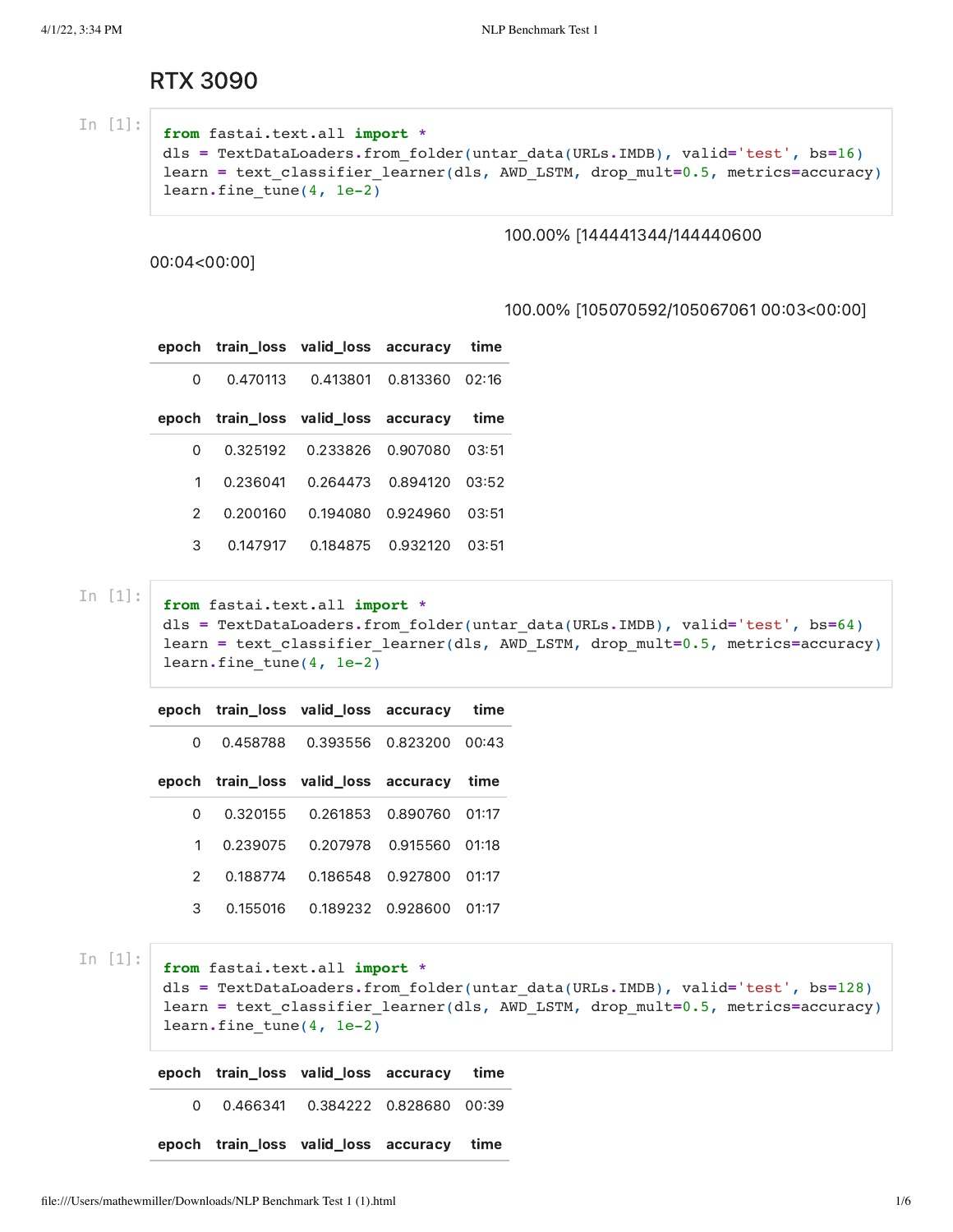|              | epoch train_loss valid_loss accuracy time |  |
|--------------|-------------------------------------------|--|
| <sup>0</sup> | 0.333969   0.247664   0.899160   01:06    |  |
|              | 1  0.254776  0.215942  0.912880  01:06    |  |
|              | 2  0.194134  0.189241  0.928120  01:06    |  |
| 3            | 0.163552 0.201685 0.925840 01:06          |  |
|              |                                           |  |

In [1]:

```
from fastai.text.all import *
dls = TextDataLoaders.from_folder(untar_data(URLs.IMDB), valid='test', bs=176)
learn = text_classifier_learner(dls, AWD_LSTM, drop_mult=0.5, metrics=accuracy)
learn.fine_tune(4, 4e-2)
```
epoch train\_loss valid\_loss accuracy time

0 0.466490 0.403492 0.818480 0034

|   |             | epoch train_loss valid_loss accuracy time |                           |  |
|---|-------------|-------------------------------------------|---------------------------|--|
| 0 |             | 0.293550  0.328505  0.872360  01:01       |                           |  |
|   |             | 1  0.223114  0.217827  0.919520  01:00    |                           |  |
|   | 2  0.168444 |                                           | 0.186817  0.928080  01:00 |  |
| 3 | 0.112355    |                                           | 0.194950 0.930440 01:00   |  |

In [1]:

```
from fastai.text.all import *
dls = TextDataLoaders.from_folder(untar_data(URLs.IMDB), valid='test', bs=176)
learn = text_classifier_learner(dls, AWD_LSTM, drop_mult=0.5, metrics=accuracy)
learn.fine_tune(4, 8e-2)
```

|               |            | epoch train_loss valid_loss accuracy time |                   |         |  |
|---------------|------------|-------------------------------------------|-------------------|---------|--|
| 0             | 0.475971   | 0.399147 0.816720                         |                   | 00:34   |  |
|               |            | epoch train loss valid loss accuracy      |                   | time    |  |
| O             | 0.295365   |                                           | 0.233165 0.902720 | 01:00   |  |
|               | 1 0.235020 |                                           | 0.205920 0.923160 | - 01:00 |  |
| $\mathcal{P}$ | 0.159399   |                                           | 0.206095 0.924360 | 01:00   |  |
| З             | 0.090898   |                                           | 0.205748 0.929600 | 01:00   |  |

In [1]:

```
from fastai.text.all import *
```
dls **=** TextDataLoaders**.**from\_folder(untar\_data(URLs**.**IMDB), valid**=**'test', bs**=**256) learn **=** text\_classifier\_learner(dls, AWD\_LSTM, drop\_mult**=**0.5, metrics**=**accuracy)**.** learn**.**fine\_tune(4, 8e-2)

|  | epoch train_loss valid_loss accuracy time |  |
|--|-------------------------------------------|--|
|  | 0  0.479962  0.419820  0.804480  00:17    |  |
|  | epoch train_loss valid_loss accuracy time |  |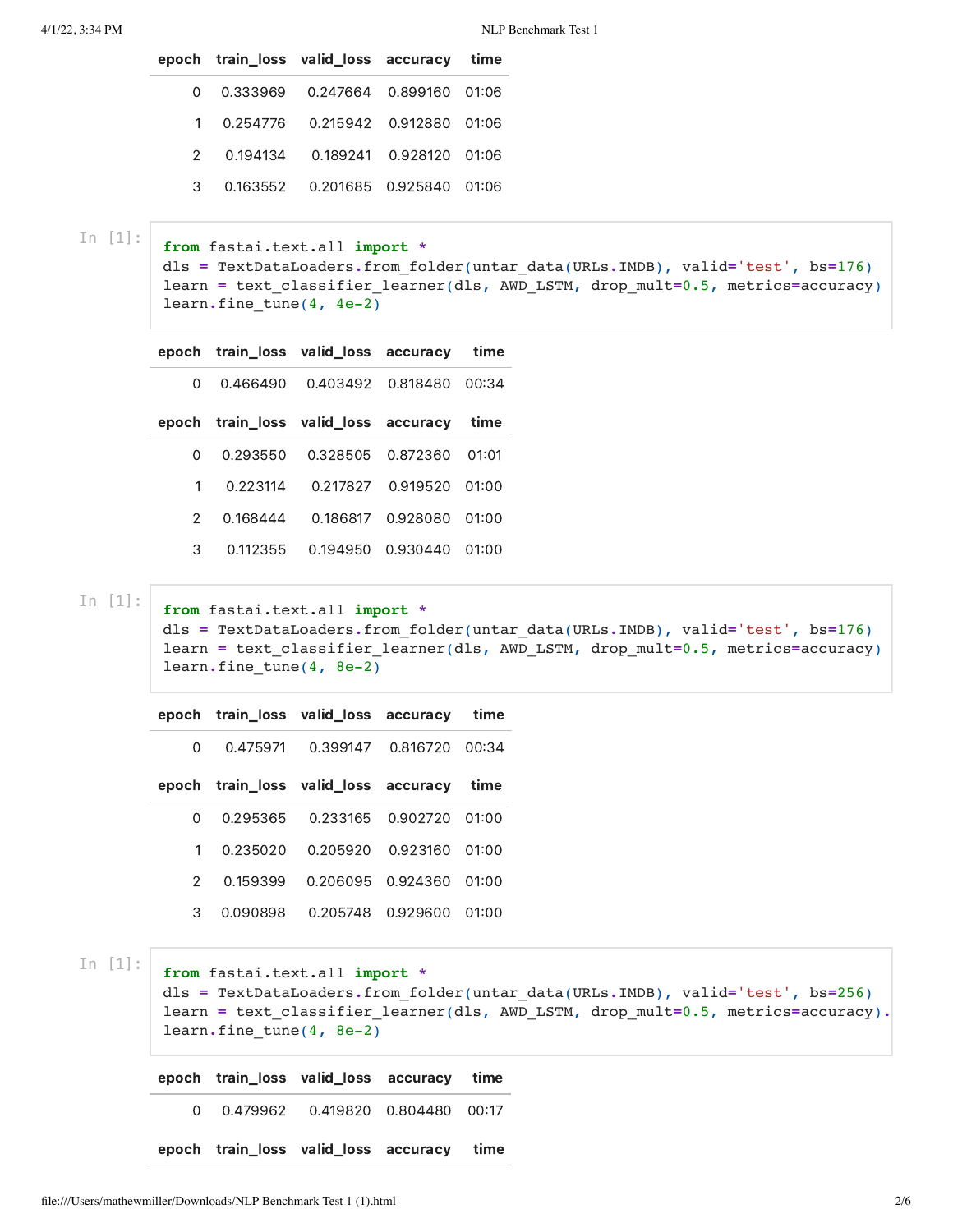|  | epoch train_loss valid_loss accuracy time |   |
|--|-------------------------------------------|---|
|  | 0.294295  0.344832  0.824800  00:29       |   |
|  | 1  0.233454  0.196607  0.923000  00:29    |   |
|  | 2  0.160799  0.199417  0.927160  00:29    |   |
|  | 0.095754 0.205702 0.933040 00:29          | 3 |
|  |                                           |   |

In [1]:

```
from fastai.text.all import *
dls = TextDataLoaders.from_folder(untar_data(URLs.IMDB), valid='test', bs=128*3)
learn = text_classifier_learner(dls, AWD_LSTM, drop_mult=0.5, metrics=accuracy).
learn.fine_tune(4, 8e-2)
```

```
epoch train_loss valid_loss accuracy time
```
0 0.479911 0.402575 0.823200 0017

|  | epoch train_loss valid_loss accuracy time |   |
|--|-------------------------------------------|---|
|  | 0.309874  0.231644  0.906440  00:28       |   |
|  | 1  0.241561  0.263826  0.902720  00:28    |   |
|  | 2  0.185477  0.203360  0.921720  00:28    |   |
|  | 0.121835  0.207216  0.930000  00:28       | 3 |

In [3]:

```
from fastai.text.all import *
dls = TextDataLoaders.from_folder(untar_data(URLs.IMDB), valid='test', bs=128*3)
learn = text_classifier_learner(dls, AWD_LSTM, drop_mult=0.5, metrics=accuracy).
learn.fine_tune(4, 2*8e-2)
```

|              |          | epoch train_loss valid_loss accuracy time |                   |         |
|--------------|----------|-------------------------------------------|-------------------|---------|
| O            | 0.489069 |                                           | 0.513185 0.755680 | 00:17   |
|              |          | epoch train_loss valid_loss accuracy      |                   | time    |
| O            | 0.302114 | 0.266184                                  | 0.885560          | - 00:28 |
| $\mathbf{1}$ | 0.244610 |                                           | 0.210818 0.921680 | 00:28   |
| 2            | 0.177167 | 0.304169                                  | 0.901960          | - 00:28 |
| З            | 0.113023 | 0.209661                                  | 0.925560          | 00:28   |

In [4]:

**from** fastai.text.all **import \***

dls **=** TextDataLoaders**.**from\_folder(untar\_data(URLs**.**IMDB), valid**=**'test', bs**=**128**\***3) learn **=** text\_classifier\_learner(dls, AWD\_LSTM, drop\_mult**=**0.5, metrics**=**accuracy)**.** learn**.**fine\_tune(6, 2**\***8e-2)

|   | epoch train_loss valid_loss accuracy time |  |
|---|-------------------------------------------|--|
| ∩ |                                           |  |
|   | epoch train_loss valid_loss accuracy time |  |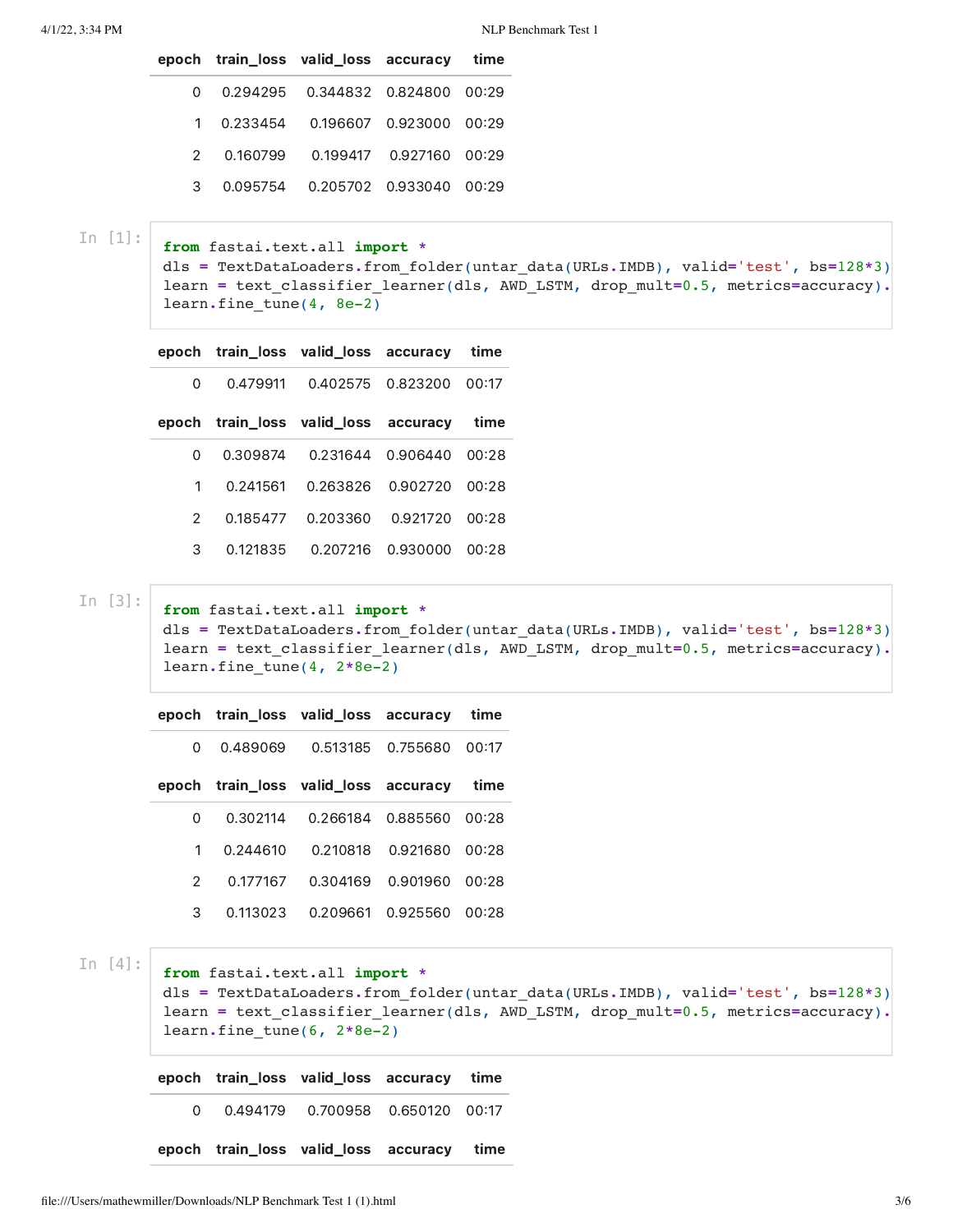|   |          | epoch train_loss valid_loss accuracy |                   | time  |
|---|----------|--------------------------------------|-------------------|-------|
| 0 | 0.306264 |                                      | 0.332416 0.862960 | 00:28 |
| 1 | 0.255994 | 0.752627                             | 0.783640          | 00:28 |
| 2 | 0.205133 | 0.330665                             | 0.884640          | 00:28 |
| З | 0.142712 | 0.231974                             | 0.918480          | 00:28 |
| 4 | 0.080805 | 0.333080                             | 0.907240          | 00:28 |
| 5 | 0.044340 | 0.293192                             | 0.925400          | 00:28 |

In [1]:

**from** fastai.text.all **import \***

dls **=** TextDataLoaders**.**from\_folder(untar\_data(URLs**.**IMDB), valid**=**'test', bs**=**128**\***3) learn **=** text\_classifier\_learner(dls, AWD\_LSTM, drop\_mult**=**0.5, metrics**=**accuracy)**.** learn**.**fine\_tune(6, 8e-2)

| epoch |          | train loss valid loss accuracy |          | time  |
|-------|----------|--------------------------------|----------|-------|
| 0     | 0.484444 | 0.480523                       | 0.773800 | 00:17 |
| epoch |          | train_loss valid_loss          | accuracy | time  |
| 0     | 0.305955 | 0.257405                       | 0.907760 | 00:28 |
| 1     | 0.256423 | 0.290773                       | 0.870400 | 00:28 |
| 2     | 0.201120 | 0.210381                       | 0.915800 | 00:28 |
| З     | 0.142036 | 0.234370                       | 0.919120 | 00:28 |
| 4     | 0.090502 | 0.213680                       | 0.927520 | 00:28 |
| 5     | 0.054446 | 0.240286                       | 0.930240 | 00:28 |

In [1]:

**from** fastai.text.all **import \*** dls **=** TextDataLoaders**.**from\_folder(untar\_data(URLs**.**IMDB), valid**=**'test', bs**=**128**\***3) learn **=** text\_classifier\_learner(dls, AWD\_LSTM, drop\_mult**=**0.5, metrics**=**accuracy)**.** learn**.**lr\_find()

```
/opt/conda/lib/python3.8/site-packages/fastai/callback/schedule.py:272: UserWarn
        ing: color is redundantly defined by the 'color' keyword argument and the fmt st
        ring "ro" (-> color='r'). The keyword argument will take precedence.
           ax.plot(val, idx, 'ro', label=nm, c=color)
        SuggestedLRs(valley=0.0014454397605732083)
Out[1]:
```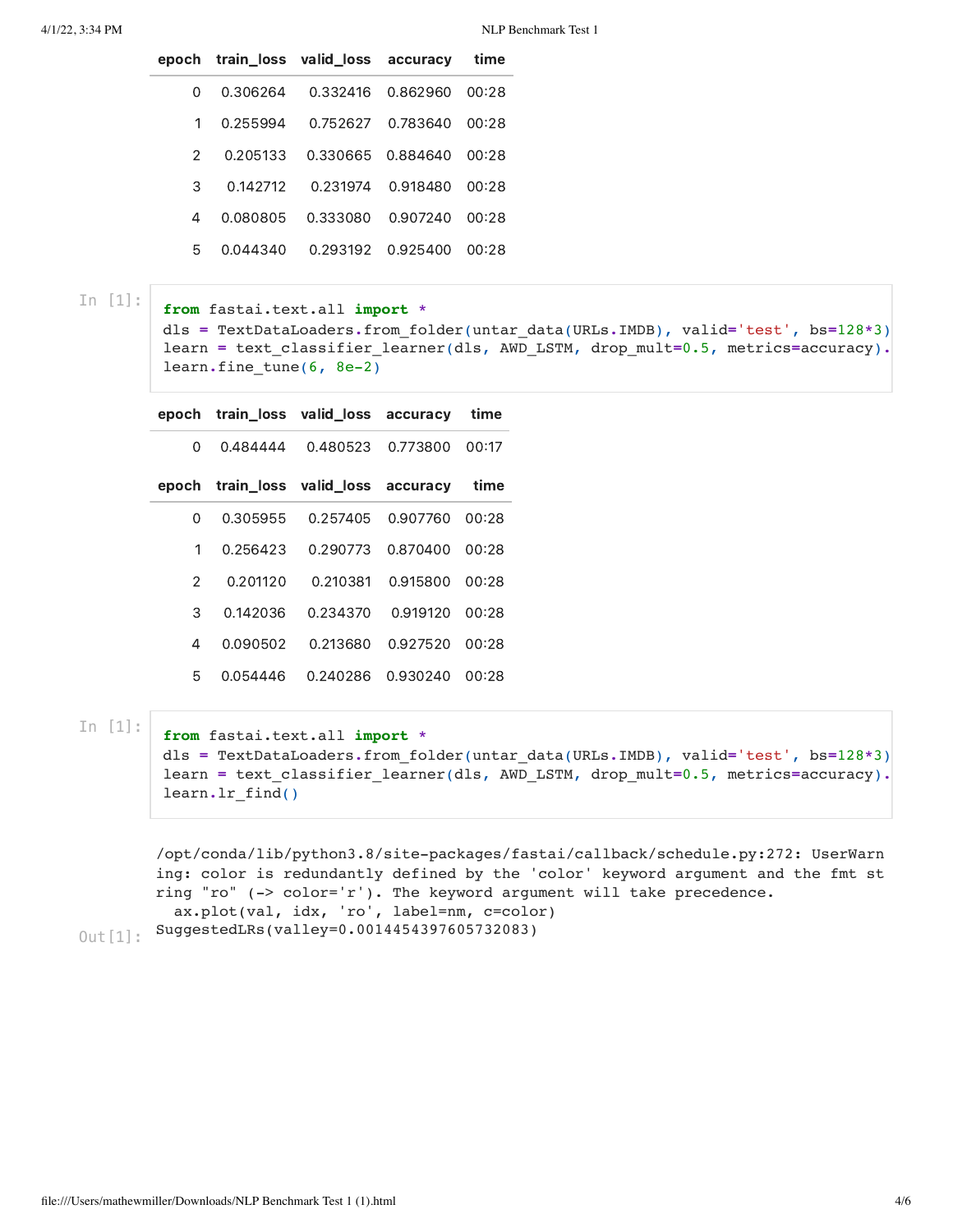

In [1]:

**from** fastai.text.all **import \***

dls **=** TextDataLoaders**.**from\_folder(untar\_data(URLs**.**IMDB), valid**=**'test', bs**=**128**\***3) learn **=** text\_classifier\_learner(dls, AWD\_LSTM, drop\_mult**=**0.5, metrics**=**accuracy)**.** learn**.**fine\_tune(6, 1.4e-3)

| epoch         |          | train loss valid loss | accuracy       | time  |
|---------------|----------|-----------------------|----------------|-------|
| 0             | 0.530485 | 0.392364              | 0.825800       | 00:17 |
| epoch         |          | train_loss valid_loss | accuracy       | time  |
| 0             | 0.423949 | 0.334248              | 0.855520       | 00:28 |
| 1             | 0.380431 | 0.294414              | 0.874480       | 00:28 |
| $\mathcal{P}$ | 0.345084 | 0.273871              | 0.886920 00:28 |       |
| З             | 0.314887 | 0.262742              | 0.893080       | 00:28 |
| 4             | 0.296610 | 0.259303              | 0.894000       | 00:28 |
| 5             | 0.287854 | 0.254813              | 0.896840       | 00:28 |

In [1]:

**from** fastai.text.all **import \*** dls **=** TextDataLoaders**.**from\_folder(untar\_data(URLs**.**IMDB), valid**=**'test', bs**=**128**\***3)

```
learn = text_classifier_learner(dls, AWD_LSTM, drop_mult=0.5, metrics=accuracy).
learn.fine_tune(6, 1e-2)
```

|   |          | epoch train loss valid loss accuracy |                | time  |
|---|----------|--------------------------------------|----------------|-------|
| O | 0.482049 | 0.410961                             | 0.814440       | 00:17 |
|   |          | epoch train loss valid loss accuracy |                | time  |
| O | 0.358651 | 0.295170                             | 0.877600 00:28 |       |
| 1 | 0.305715 | 0.236679                             | 0.906280       | 00:28 |
| 2 | 0.257482 | 0.208283                             | 0.916960       | 00:28 |
| 3 | 0.213891 | 0.205402                             | 0.918880       | 00:28 |
| 4 | 0.177140 | 0.203323                             | 0.923040       | 00:28 |